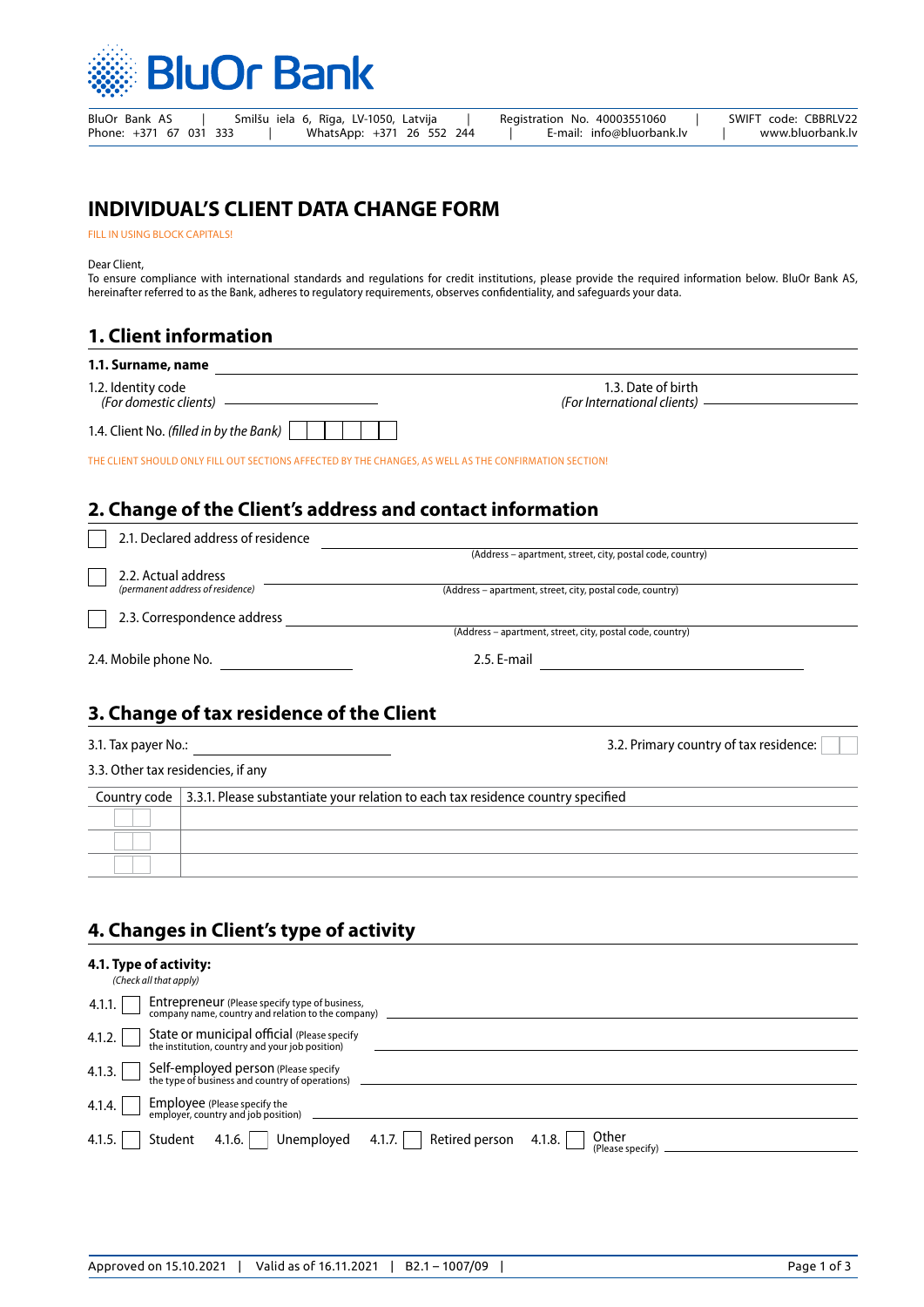

| BluOr Bank AS<br>Smilšu iela 6, Rīga, LV-1050, Latvija<br>Phone: +371 67 031 333                                                                                                                                                                                             | WhatsApp: +371 26 552 244 |                                                                                                                                                                                                                                      | Registration No. 40003551060<br>E-mail: info@bluorbank.lv | SWIFT code: CBBRLV22<br>www.bluorbank.lv                     |  |  |  |
|------------------------------------------------------------------------------------------------------------------------------------------------------------------------------------------------------------------------------------------------------------------------------|---------------------------|--------------------------------------------------------------------------------------------------------------------------------------------------------------------------------------------------------------------------------------|-----------------------------------------------------------|--------------------------------------------------------------|--|--|--|
| 5. Change of source of the Client's funds                                                                                                                                                                                                                                    |                           |                                                                                                                                                                                                                                      |                                                           | CONTINUATION                                                 |  |  |  |
| (ONLY FOR INTERNATIONAL CLIENTS)<br>(Check all that apply)                                                                                                                                                                                                                   |                           |                                                                                                                                                                                                                                      |                                                           |                                                              |  |  |  |
| Salary, fees (Please specify source of<br>income: name of employer or clients)<br>5.1.                                                                                                                                                                                       |                           |                                                                                                                                                                                                                                      |                                                           |                                                              |  |  |  |
| Descendant's estate (Please specify)<br>5.2.<br>type of estate and source of income)                                                                                                                                                                                         |                           |                                                                                                                                                                                                                                      |                                                           |                                                              |  |  |  |
| Dividends and interest (Please<br>5.3.<br>specify company name and relation)                                                                                                                                                                                                 |                           |                                                                                                                                                                                                                                      |                                                           |                                                              |  |  |  |
| Sale of held financial instruments<br>5.4.<br>(Please specify types of financial instruments) [2012] [2012] [2012] [2012] [2012] [2012] [2012] [2012] [2012] [2012] [2012] [2012] [2012] [2012] [2012] [2012] [2012] [2012] [2012] [2012] [2012] [2012] [2012] [2012] [2012] |                           |                                                                                                                                                                                                                                      |                                                           |                                                              |  |  |  |
| Sale of equity (Please specify<br>5.5.                                                                                                                                                                                                                                       |                           |                                                                                                                                                                                                                                      |                                                           |                                                              |  |  |  |
| Company name and share of equity sold) 2008 2008 2010 2021 2022 2023 2024 2022 2023 2024 2022 2023 2024 2022 20<br>Sale of personal property (Please<br>5.6.                                                                                                                 |                           |                                                                                                                                                                                                                                      |                                                           |                                                              |  |  |  |
| specify type and location of property)<br>Income from personal property rental<br>5.7.                                                                                                                                                                                       |                           |                                                                                                                                                                                                                                      |                                                           |                                                              |  |  |  |
| (Please specify type and location of property)<br>Income from movable property/real estate transactions,<br>5.8.                                                                                                                                                             |                           |                                                                                                                                                                                                                                      |                                                           |                                                              |  |  |  |
| sale of assets (Please specify the type of transaction)<br>Other                                                                                                                                                                                                             |                           |                                                                                                                                                                                                                                      |                                                           |                                                              |  |  |  |
| 5.9.<br>(Please specify) _                                                                                                                                                                                                                                                   |                           | <u> 1980 - Jan Salaman, mangang mga kalendar ng mga kalendar ng mga kalendar ng mga kalendar ng mga kalendar ng mga kalendar ng mga kalendar ng mga kalendar.  Na mga kalendar ng mga kalendar ng mga kalendar ng mga kalendar n</u> |                                                           |                                                              |  |  |  |
| 6. Changes in planned Current Account transactions                                                                                                                                                                                                                           |                           |                                                                                                                                                                                                                                      |                                                           |                                                              |  |  |  |
| 6.1. MONTHLY Account turnover:<br>6.1.1. Total number of payments in your account (incoming and outgoing):<br>(Must check one box only)                                                                                                                                      |                           |                                                                                                                                                                                                                                      |                                                           |                                                              |  |  |  |
| Up to 20 payments                                                                                                                                                                                                                                                            | 20-50 payments            |                                                                                                                                                                                                                                      | More than 50 payments                                     |                                                              |  |  |  |
| 6.1.2. For Domestic clients                                                                                                                                                                                                                                                  |                           |                                                                                                                                                                                                                                      |                                                           | (specify approximate number)                                 |  |  |  |
| Clients accounts' turnover                                                                                                                                                                                                                                                   | Up to<br>EUR 5, 000.00    | <b>From EUR 5 000.01</b><br>to EUR 15 000.00                                                                                                                                                                                         | <b>From EUR 15 000.01</b><br>to EUR 50 000.00             | <b>EUR 50 000.01 and</b><br><b>more</b> (specify the amount) |  |  |  |
| Planned maximum total volume of the<br>incoming payments and maximum volume of a<br>single incoming transaction                                                                                                                                                              |                           |                                                                                                                                                                                                                                      |                                                           | <b>EUR</b>                                                   |  |  |  |
| Planned maximum total volume of the outgoing<br>payments and maximum volume of a single<br>outgoing transaction                                                                                                                                                              |                           |                                                                                                                                                                                                                                      |                                                           | <b>EUR</b>                                                   |  |  |  |
| Planned maximum volume of cash deposits,<br>including ATM cash deposits                                                                                                                                                                                                      |                           | <b>EUR</b>                                                                                                                                                                                                                           |                                                           |                                                              |  |  |  |
| Planned maximum volume of cash withdrawals,<br>including ATM cash withdrawals                                                                                                                                                                                                |                           | <b>EUR</b>                                                                                                                                                                                                                           |                                                           |                                                              |  |  |  |
| 6.1.3. For International clients                                                                                                                                                                                                                                             |                           |                                                                                                                                                                                                                                      |                                                           |                                                              |  |  |  |
| <b>Clients accounts' turnover</b>                                                                                                                                                                                                                                            |                           | Up to<br>EUR 15, 000.00                                                                                                                                                                                                              | From EUR 15,000.01<br>to EUR 100,000.00                   | EUR 100,000.01 and more<br>(specify sum)                     |  |  |  |
| Planned maximum total volume of the incoming payments<br>and maximum volume of a single incoming transaction                                                                                                                                                                 |                           |                                                                                                                                                                                                                                      |                                                           | <b>EUR</b>                                                   |  |  |  |
| Planned maximum total volume of the outgoing payments                                                                                                                                                                                                                        |                           |                                                                                                                                                                                                                                      |                                                           |                                                              |  |  |  |

| 6.2. Information on incoming payments |
|---------------------------------------|
| Reason for changes                    |
| ATM cash withdrawals                  |

and maximum volume of a single outgoing transaction Planned maximum volume of cash deposits, including ATM

Planned maximum volume of cash withdrawals, including

(Please specify the reason for changes)

| (INTERNATIONAL CLIENTS ONLY) |  |
|------------------------------|--|
| (Check all that apply)       |  |

|  | 6.2.1. Salary, remunera |
|--|-------------------------|
|  |                         |

cash deposits

| 6.2.4. $\Box$ Income from personal property rental | 6.2.5. Other |
|----------------------------------------------------|--------------|

(Please specify)

EUR

EUR

Salary, remuneration 6.2.2. Dividends and interest 6.2.3. Income from investment in financial instruments  $6.2.3.$ 

EUR